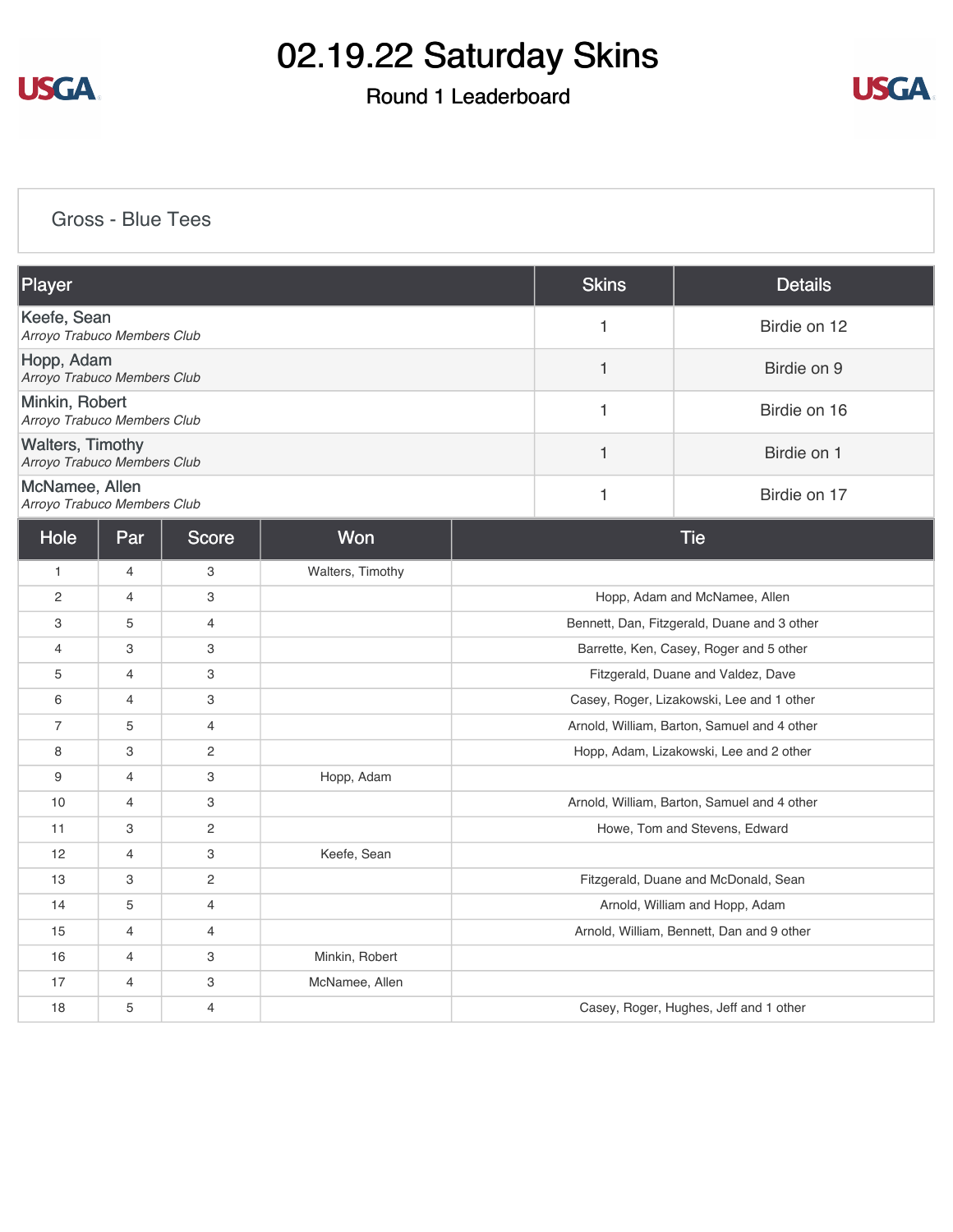

#### Round 1 Leaderboard



[Net - Blue Tees](https://cdn2.golfgenius.com/v2tournaments/8230816791153107160?called_from=&round_index=1)

| Player                                           |                |                           |                   | <b>Skins</b>   | <b>Details</b>                              |  |  |
|--------------------------------------------------|----------------|---------------------------|-------------------|----------------|---------------------------------------------|--|--|
| McNamee, Allen<br>Arroyo Trabuco Members Club    |                |                           |                   | $\overline{2}$ | Eagle on 2, Eagle on 17                     |  |  |
| Hughes, Jeff<br>Arroyo Trabuco Members Club      |                |                           |                   | 1              | Eagle on 18                                 |  |  |
| Stevens, Edward<br>Arroyo Trabuco Members Club   |                |                           |                   | $\mathbf{1}$   | Eagle on 11                                 |  |  |
| Bennett, Dan<br>Arroyo Trabuco Members Club      |                |                           |                   | $\mathbf{1}$   | Eagle on 3                                  |  |  |
| Fitzgerald, Duane<br>Arroyo Trabuco Members Club |                |                           |                   | 1              | Eagle on 13                                 |  |  |
| Hole                                             | Par            | <b>Score</b>              | Won               |                | <b>Tie</b>                                  |  |  |
| $\mathbf{1}$                                     | $\overline{4}$ | 3                         |                   |                | Davis, Craig and Walters, Timothy           |  |  |
| $\overline{c}$                                   | $\overline{4}$ | $\overline{2}$            | McNamee, Allen    |                |                                             |  |  |
| 3                                                | 5              | 3                         | Bennett, Dan      |                |                                             |  |  |
| $\overline{4}$                                   | 3              | 2                         |                   |                | Barrette, Ken, Howe, Tom and 4 other        |  |  |
| 5                                                | $\overline{4}$ | 2                         |                   |                | Fitzgerald, Duane and Valdez, Dave          |  |  |
| 6                                                | $\overline{4}$ | 3                         |                   |                | Casey, Roger, King, Rusty and 2 other       |  |  |
| $\overline{7}$                                   | 5              | $\overline{4}$            |                   |                | Arnold, William, Barton, Samuel and 4 other |  |  |
| 8                                                | 3              | $\sqrt{2}$                |                   |                | Davis, Craig, Hopp, Adam and 6 other        |  |  |
| 9                                                | $\overline{4}$ | 3                         |                   |                | Barrette, Ken, Hopp, Adam and 3 other       |  |  |
| 10                                               | $\overline{4}$ | 3                         |                   |                | Arnold, William, Barton, Samuel and 4 other |  |  |
| 11                                               | 3              | $\mathbf{1}$              | Stevens, Edward   |                |                                             |  |  |
| 12                                               | 4              | 3                         |                   |                | Howe, Tom, Kaiser, Ken and 4 other          |  |  |
| 13                                               | 3              | $\mathbf{1}$              | Fitzgerald, Duane |                |                                             |  |  |
| 14                                               | 5              | $\overline{4}$            |                   |                | Arnold, William, Hopp, Adam and 1 other     |  |  |
| 15                                               | $\overline{4}$ | 3                         |                   |                | Bennett, Dan, Hughes, Jeff and 3 other      |  |  |
| 16                                               | 4              | $\ensuremath{\mathsf{3}}$ |                   |                | King, Rusty and Minkin, Robert              |  |  |
| 17                                               | 4              | $\overline{2}$            | McNamee, Allen    |                |                                             |  |  |
| 18                                               | 5              | $\ensuremath{\mathsf{3}}$ | Hughes, Jeff      |                |                                             |  |  |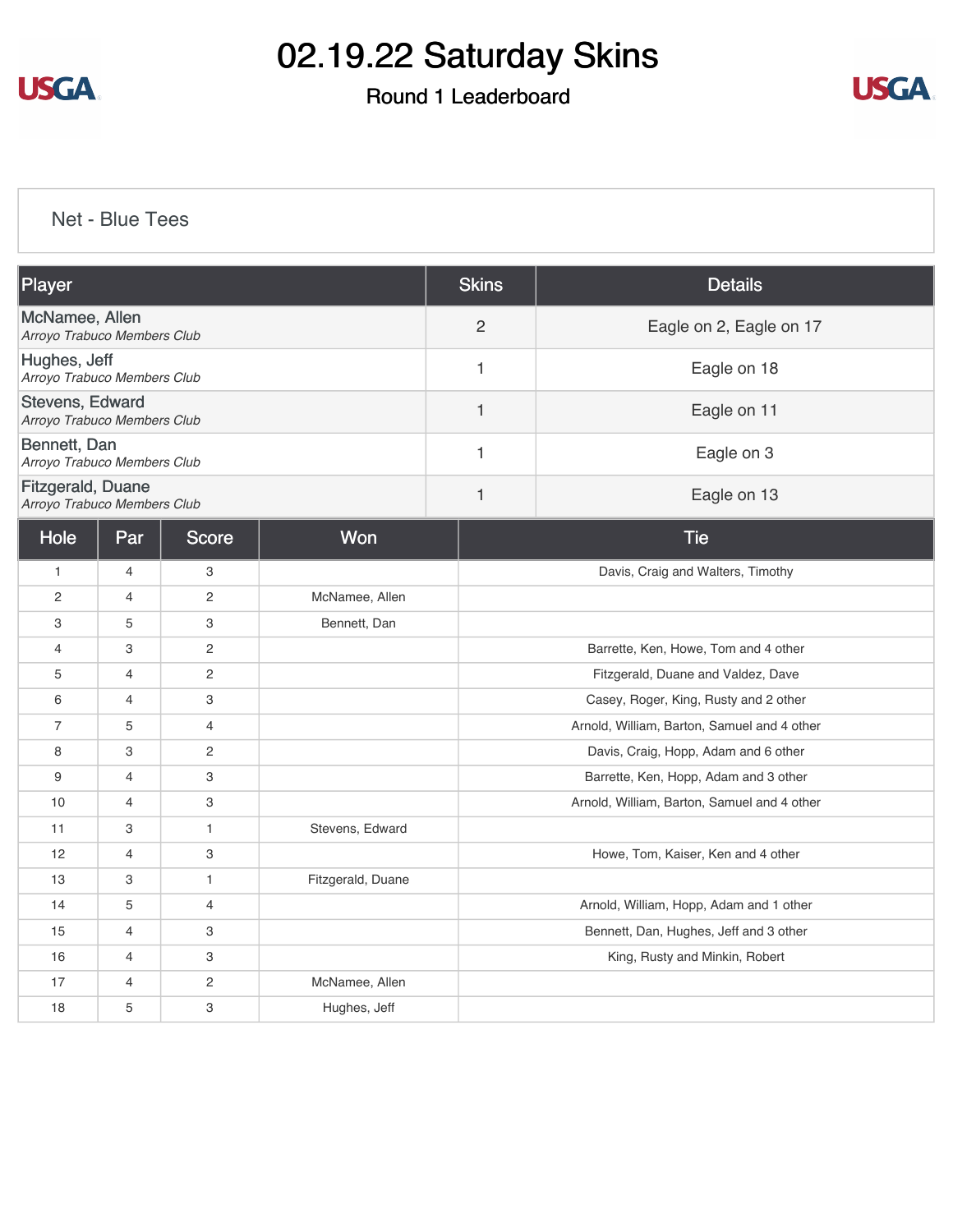

### Round 1 Leaderboard



#### [Gross - White Tees](https://cdn2.golfgenius.com/v2tournaments/8230817689975677145?called_from=&round_index=1)

| Player                                        |                |                |                |                                            | <b>Skins</b> | <b>Details</b>                            |
|-----------------------------------------------|----------------|----------------|----------------|--------------------------------------------|--------------|-------------------------------------------|
| Nelson, James<br>Arroyo Trabuco Members Club  |                |                |                |                                            | $\mathbf{1}$ | Par on 15                                 |
| Moaven, Fred<br>Arroyo Trabuco Members Club   |                |                |                |                                            | $\mathbf{1}$ | Birdie on 18                              |
| Pedzinski, Ron<br>Arroyo Trabuco Members Club |                |                |                | $\mathbf{1}$                               | Birdie on 1  |                                           |
| Barton, Samuel<br>Arroyo Trabuco Members Club |                |                |                |                                            | 1            | Birdie on 7                               |
| King, Debbie<br>Arroyo Trabuco Members Club   |                |                |                |                                            | 1            | Birdie on 11                              |
| Hole                                          | Par            | <b>Score</b>   | Won            |                                            |              | <b>Tie</b>                                |
| $\mathbf{1}$                                  | 4              | 3              | Pedzinski, Ron |                                            |              |                                           |
| $\overline{c}$                                | $\overline{4}$ | $\overline{4}$ |                |                                            |              | Ford, Richard, Hurst, James and 2 other   |
| 3                                             | 5              | 5              |                | Colburn, Kirk, Corbin, Ron and 2 other     |              |                                           |
| $\overline{4}$                                | 3              | 3              |                | Couillard, Lynn, Hurst, James and 1 other  |              |                                           |
| 5                                             | $\overline{4}$ | $\overline{4}$ |                | Couillard, Lynn, Nelson, James and 1 other |              |                                           |
| 6                                             | $\overline{4}$ | 3              |                | Hurst, James and Ung, Ron                  |              |                                           |
| $\overline{7}$                                | 5              | 4              | Barton, Samuel |                                            |              |                                           |
| 8                                             | 3              | $\mathbf{2}$   |                |                                            |              | Hurst, James and Szal, Joe                |
| 9                                             | $\overline{4}$ | 4              |                |                                            |              | Bayang, Vivian, Chin, Darrel and 1 other  |
| 10                                            | $\overline{4}$ | 3              |                | Barton, Samuel, Hurst, James and 1 other   |              |                                           |
| 11                                            | 3              | 2              | King, Debbie   |                                            |              |                                           |
| 12                                            | $\overline{4}$ | 3              |                | Couillard, Lynn and King, Debbie           |              |                                           |
| 13                                            | 3              | 3              |                | Barton, Samuel, Chin, Darrel and 7 other   |              |                                           |
| 14                                            | 5              | 5              |                |                                            |              | Bayang, Vivian, Colburn, Kirk and 6 other |
| 15                                            | $\overline{4}$ | $\overline{4}$ | Nelson, James  |                                            |              |                                           |
| 16                                            | 4              | 3              |                |                                            |              | Couillard, Lynn and Graffius, Mark        |
| 17                                            | $\overline{4}$ | $\overline{4}$ |                |                                            |              | Chin, Darrel, Colburn, Kirk and 5 other   |
| 18                                            | 5              | $\overline{4}$ | Moaven, Fred   |                                            |              |                                           |